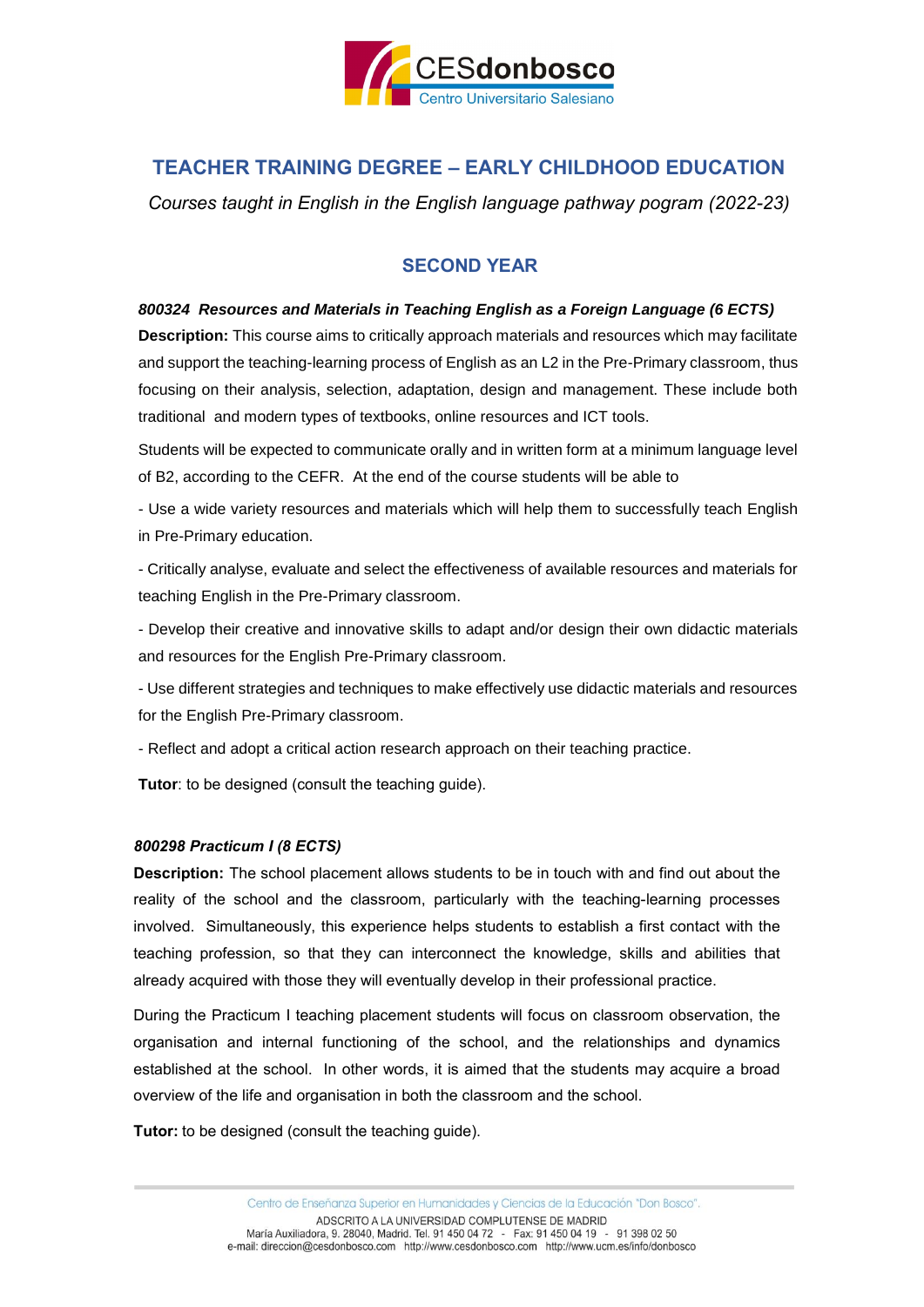

## **THIRD YEAR**

## *800297 Education and Didactics of a Foreign Language (English) (6 ECTS)*

**Description:** This subject develops the fundamental aspects in the process of teaching-learning of the foreign language in Infant Education. We will focus on the two main skills in this period: listening and speaking. We'll undertake some project-work on those skills and students will also have to develop a topic-based unit in groups.

**Additional information**: Students will be expected to communicate orally and in written form at a minimum language level of B2 CEFR

**Tutor:** to be designed (consult the teaching guide).

## *800329 Songs and Musical games (6 ECTS)*

**Description**: This course focuses on the core concept of children enjoyment when using music in preschool education. Songs and music games are tools for setting the basis of inner hearing and motor coordination, leading to later development of music abilities. Social skills and nonverbal communication are enhanced through group performing as a collective kinesthetic activity. Short term and long term memory capacities will be extended by singing, playing and clapping at the same time that sensitivity and creativity are stimulated.

**Additional information**: Students will be expected to communicate orally and in written form at a minimum language level of B2 CEFR.R.

**Tutor**: to be designed (consult the teaching guide).

#### *800323 Teaching Oracy in English as a Foreign Language (6 ECTS)*

**Description:** This subject aims to provide the students with the knowledge, techniques and necessary skills to develop the English class in Infant Education effectively. Students will also study important aspects of the phonetics and phonology of the English language and how to teach young children to be aware of the sounds of this second language in a motivating and engaging way.

Another important aspect students will put into practice is the use of relevant resources to develop oral and listening skills such as the stories, songs, drama and games.

**Additional information:** Students will be expected to communicate orally and in written form at a minimum language level of B2 CEFR.

**Tutor**: to be designed (consult the teaching guide).